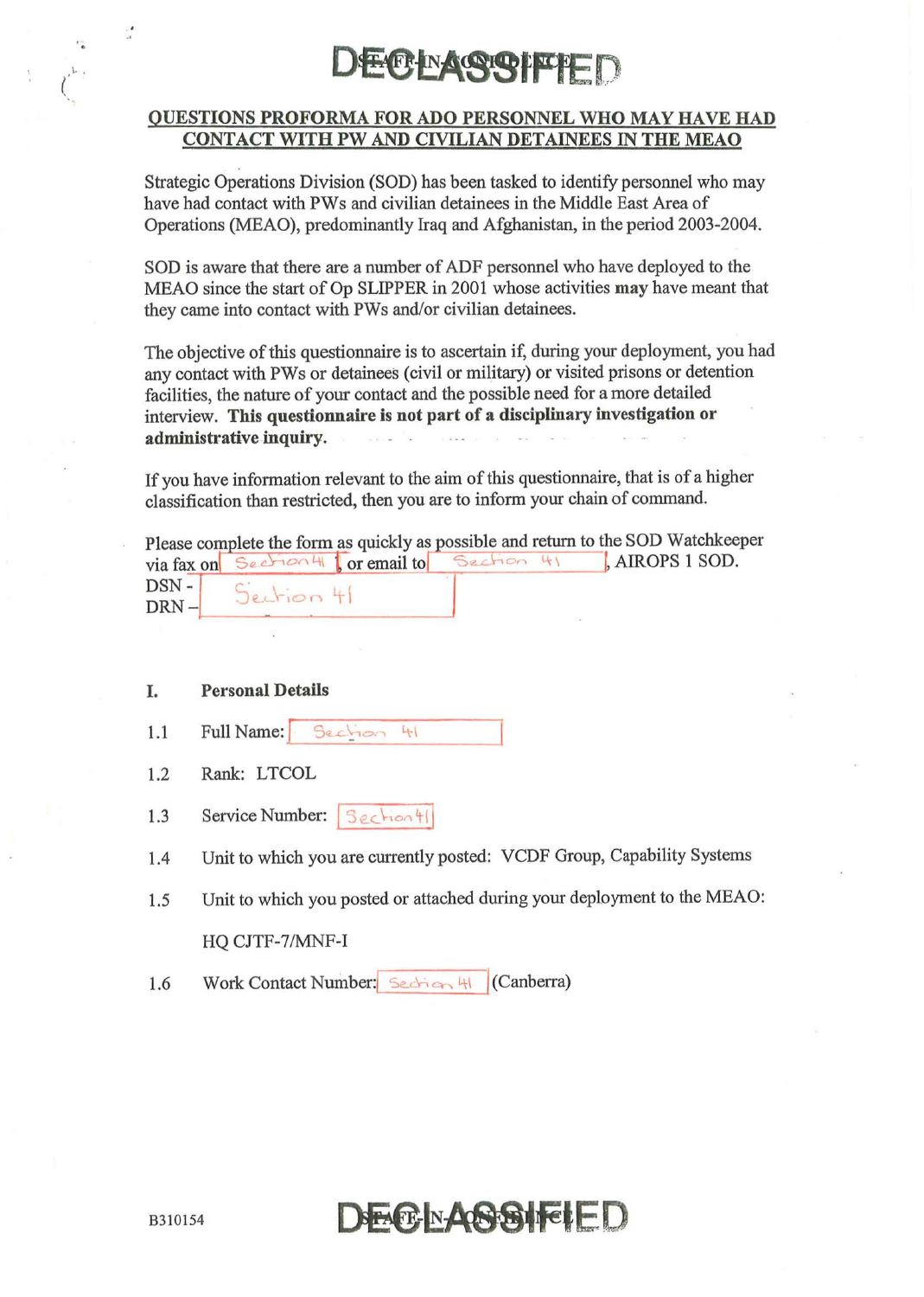# $\begin{array}{|c|c|c|c|c|}\hline \text{ } & \text{ } & \text{ } \text{ } & \text{ } \text{ } \text{ } \text{ } & \text{ } \text{ } \text{ } \text{ } & \text{ } \text{ } \text{ } & \text{ } \text{ } \text{ } \text{ } & \text{ } \text{ } \text{ } & \text{ } \text{ } \text{ } & \text{ } \text{ } \text{ } \text{ } \end{array}$

### 11. Potential Contact with PW and civilian detainees.

- 2.1 During your deployment to the MEAO, did you:
	- Have any contact with PWs or civilian detainees ? NO
	- Stop any civilian persons who were later passed on to coalition security forces or Iraqi Police Services? NO
	- Conduct/witness interviews/debriefs of detainees or PWs ? NO
	- Escort/guard detainees or PWs? NO
- 2.2 If so, what was the nature of your contact with these personnel ?

2.3 Who were you with? (If ADO members please provide names)

#### **III** Detention Centres

3.1 Did you visit any coalition PW or detainee detention centres, holding facilities prisons or interrogation cells?

YES

3.2 When and where (dates and locations including the name of the facility or town – the month will suffice if specific dates are not known)?

ABU GHRAIB, 7 MAR 04

3.3 What was the nature of the visit?

TO VISIT THE TACTICAL HUMINT OPERATIONS (THOPS) CELL AND JIDC COMMAND STAFF. THE VISIT WAS A STAFF ORIENTATION FOR ME ON ARRIVAL INTO THEATRE LATE FEB 04.

3.4 Who were you with? (If ADF members please provide names)

CJTF-7 C2X STAFF MEMBERS. ADF C2 STAFF MEMBER ALSO IN  $ATTENDANCE - \frac{6}{2}$ 

## **DEGINASSIFCHED**